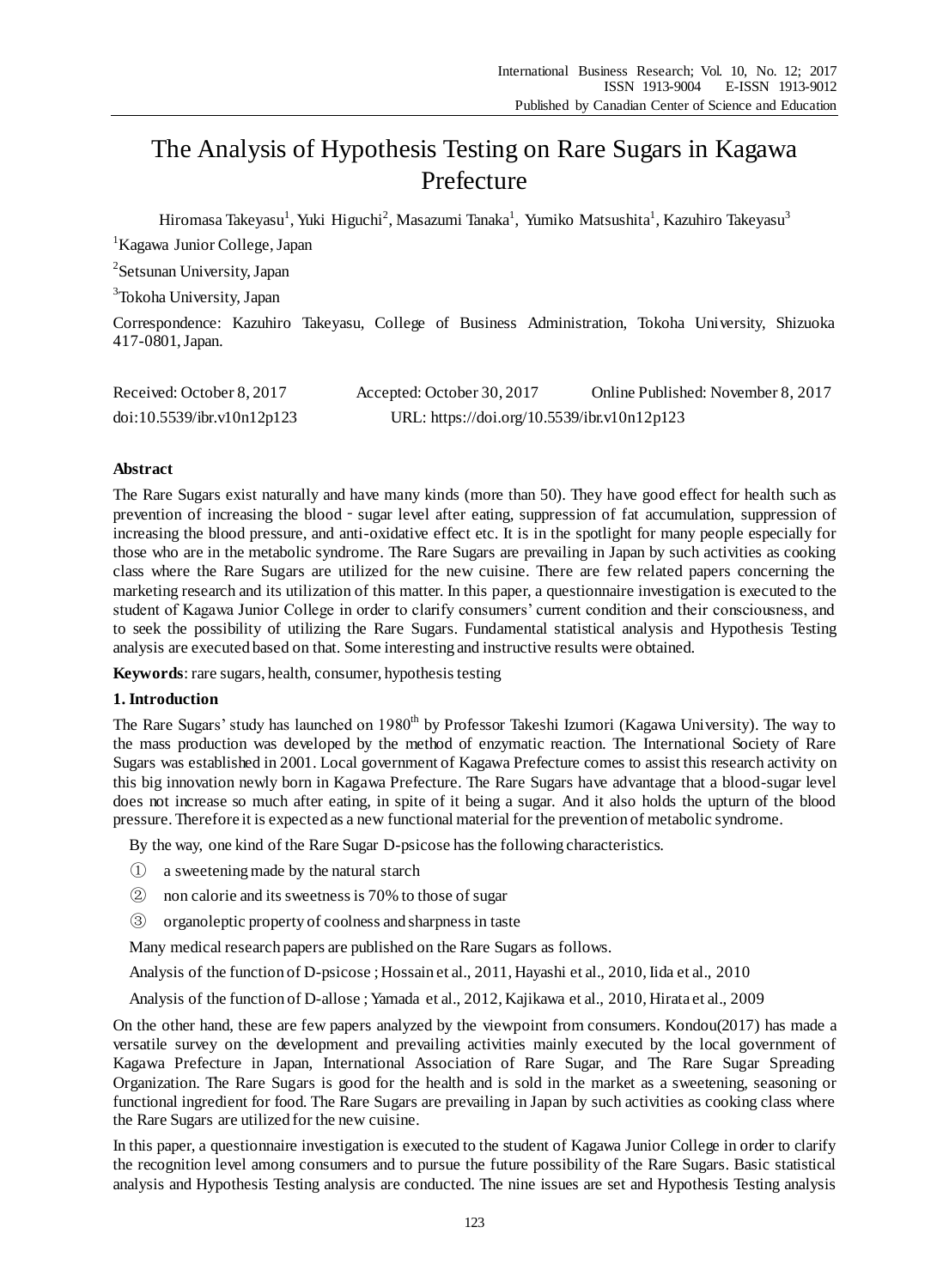### is executed.

The rest of this paper is organized as follows. In section 2, outline of the questionnaire investigation and its basic statistical results are exhibited. After that, Hypothesis Testing analysis is performed in section 3, which is followed by the remarks of section 4.

### **2. Outline and the Basic Statistical Results of the Questionnaire Research**

### *2.1 Outline of the Questionnaire Research*

A questionnaire investigation is executed to the student of Kagawa Junior College in order to clarify the recognition level among consumers and to pursue the future possibility of the Rare Sugars. The outline of the questionnaire research is as follows. The questionnaire sheet is attached in Appendix.

| (1) | Scope of investigation | ÷ | Student of Kagawa Junior College                                  |
|-----|------------------------|---|-------------------------------------------------------------------|
| (2) | Period                 |   | (1) April – June 2015, (2) April – June 2017                      |
| (3) | Method                 | ÷ | Leave until called for                                            |
| (4) | Collection             | ÷ | Number of distribution $(1)$ 186, $(2)$ 335                       |
|     |                        |   | Number of collection $(1)186$ (collection rate 100.0%), $(2)$ 335 |

(collection rate 100.0%)

Valid answer (1)186, (2) 333

#### *2.2 Basic Statistical Results*

Now, we show the main summary results by single variable.

**(1)** Basic characteristics of answerers

Q32 Sex

|        | Frequency |       |
|--------|-----------|-------|
| Male   | 30        | 9.0   |
| Female | 303       | 91.0  |
| Total  | 333       | 100 O |



**Q32 Sex**

91%

Q33 Age

| ັ                  |           |       |
|--------------------|-----------|-------|
|                    | Frequency | $\%$  |
| $-19$              | 272       | 81.7  |
| $20-29$            | 52        | 15.6  |
|                    |           | 0.9   |
| $30-39$<br>$40-49$ |           | 1.2   |
| $50-59$            |           | 0.3   |
| $60 -$             |           | 03    |
| Total              | 333       | 100.0 |
|                    |           |       |



Male Female

 $\blacksquare$ -19  $\blacksquare$  20-29  $\blacksquare$  30-39  $\blacksquare$  40-49  $\blacksquare$  50-59  $\blacksquare$  60-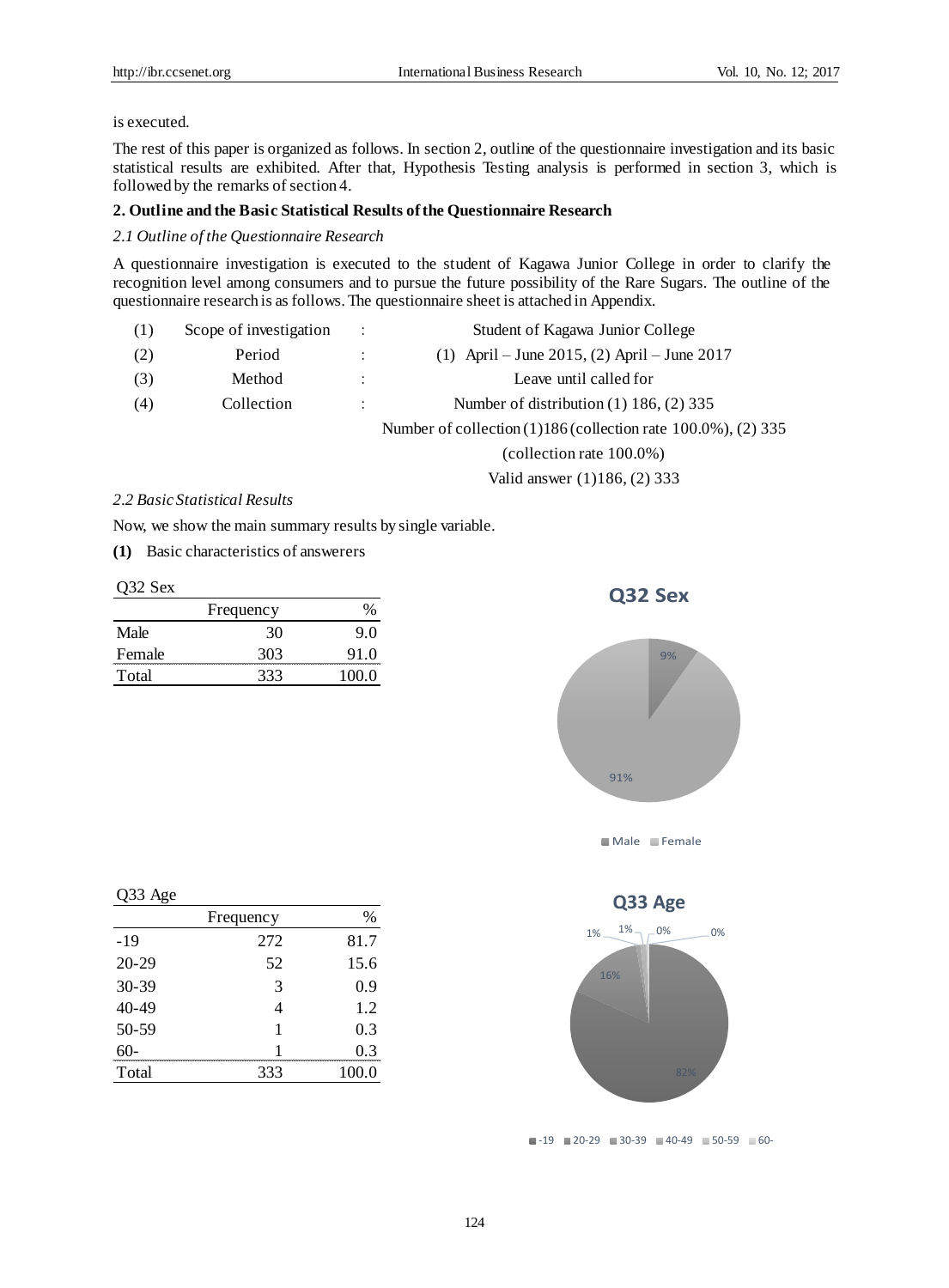### Q34 Occupation

|                       | Frequency |      |
|-----------------------|-----------|------|
| Student               | 324       | 97.9 |
| Company Employee      | 3         | 0.9  |
| Clerk of Organization |           | 0.3  |
| Housewife             |           | 0.3  |
| Miscellaneous         |           | 06   |
| Total                 | 331       |      |



### **(2)** Summary results for the items used in Hypothesis Testing

|           | Slightly |                                                                            | Slightly do                             | Do not                                                                | Total                                                                              |
|-----------|----------|----------------------------------------------------------------------------|-----------------------------------------|-----------------------------------------------------------------------|------------------------------------------------------------------------------------|
| very much | think so | either                                                                     | not think so                            | think so                                                              |                                                                                    |
| 45        | 59       | 48                                                                         | 5                                       | $\overline{2}$                                                        | 159                                                                                |
| 28.3      | 37.1     | 30.2                                                                       | 3.1                                     | 1.3                                                                   | 100.0                                                                              |
|           |          |                                                                            |                                         |                                                                       |                                                                                    |
| 53        | 109      | 112                                                                        | 44                                      | 14                                                                    | 332                                                                                |
| 16.0      | 32.8     | 33.7                                                                       | 13.3                                    | 4.2                                                                   | 100.0                                                                              |
|           |          |                                                                            |                                         |                                                                       |                                                                                    |
| 82        | 118      | 82                                                                         | 33                                      | 17                                                                    | 332                                                                                |
| 24.7      | 35.5     | 24.7                                                                       | 9.9                                     | 5.1                                                                   | 100.0                                                                              |
|           |          |                                                                            |                                         |                                                                       |                                                                                    |
| 128       | 105      | 52                                                                         | 23                                      | 24                                                                    | 332                                                                                |
| 38.6      | 31.6     | 15.7                                                                       | 6.9                                     | 7.2                                                                   | 100.0                                                                              |
|           |          |                                                                            |                                         |                                                                       |                                                                                    |
| 44        | 127      | 127                                                                        | 23                                      | 10                                                                    | 331                                                                                |
| 13.3      | 38.4     | 38.4                                                                       | 6.9                                     | 3.0                                                                   | 100.0                                                                              |
|           |          |                                                                            |                                         |                                                                       |                                                                                    |
| 49        | 107      | 124                                                                        | 37                                      | 14                                                                    | 331                                                                                |
| 14.8      | 32.3     | 37.5                                                                       | 11.2                                    | 4.2                                                                   | 100.0                                                                              |
|           | Think it | Q25 Do you take interest in a diet?<br>Q26 Are you careful for the health? | Q18 I cannot grasp the concrete effect. | Cannot say<br>Q27 Do you take interest in the designated health food? | Q15 I want to know how long I should use it in order to confirm the effectiveness. |

Q8 Do you want to try to eat or drink the food in which the Rare Sugar is included?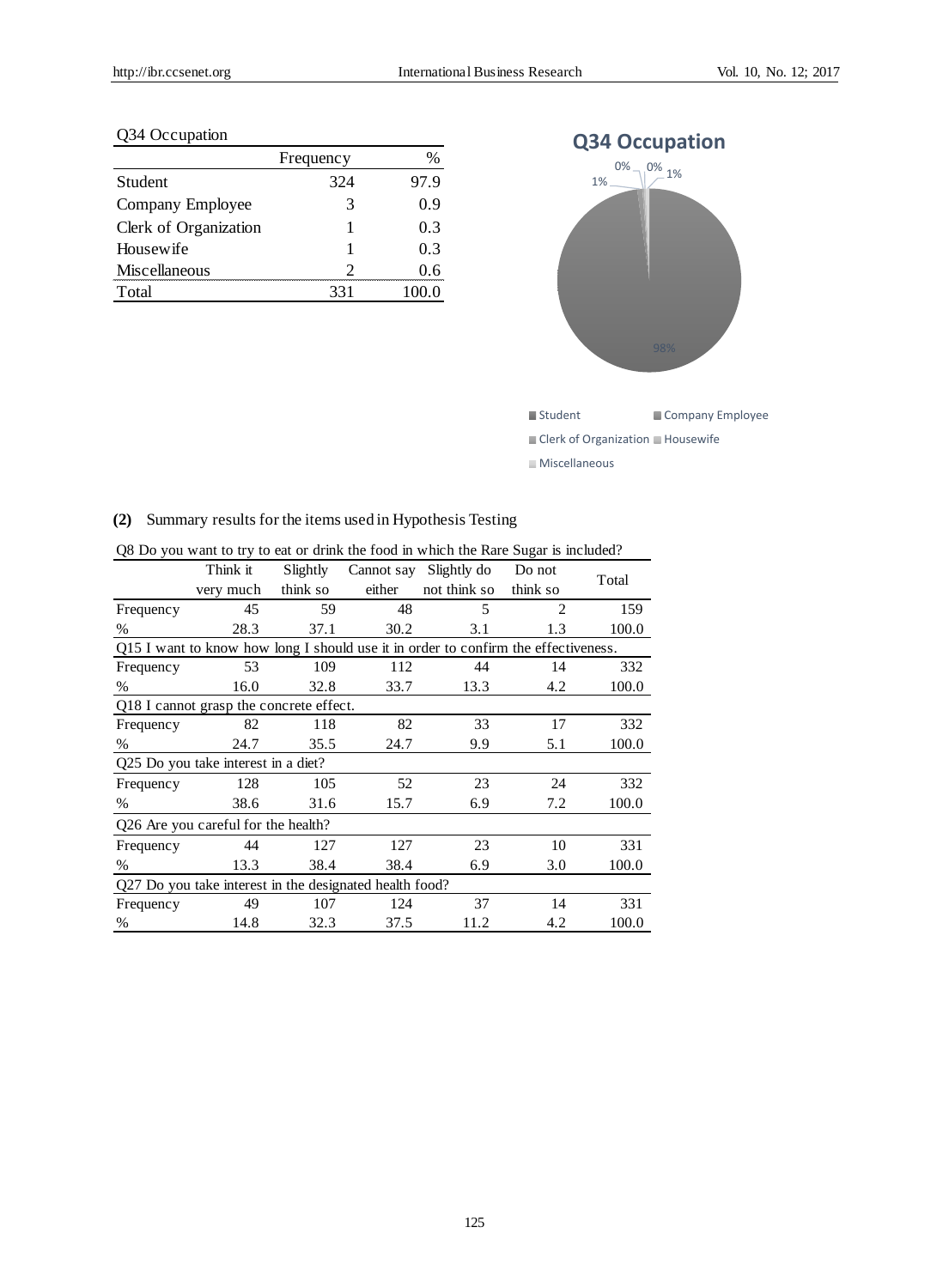## Q8 Do you want to try to eat or drink the food in which the Rare Sugar is included?







## Q18 I cannot grasp the concrete effect.

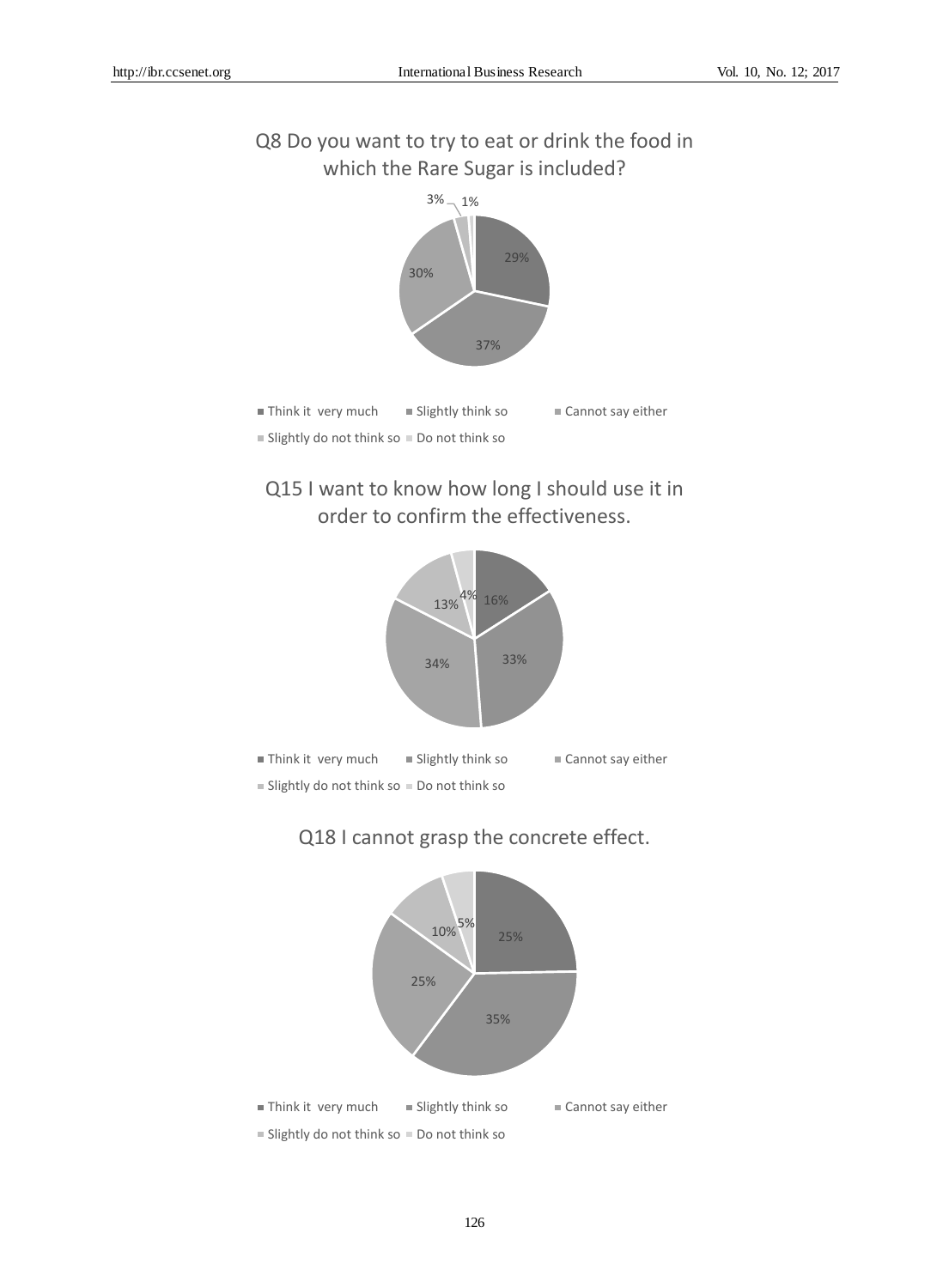## Q25 Do you take interest in a diet?



## Q26 Are you careful for the health?



## Q27 Do you take interest in the designated health food?



As the Rare Sugar is used in the cooking experiment in the Nutrition and Cooking Course at Kagawa Junior College, many students know its presence and its utility. But they also feel that the Rare Sugar is not so famous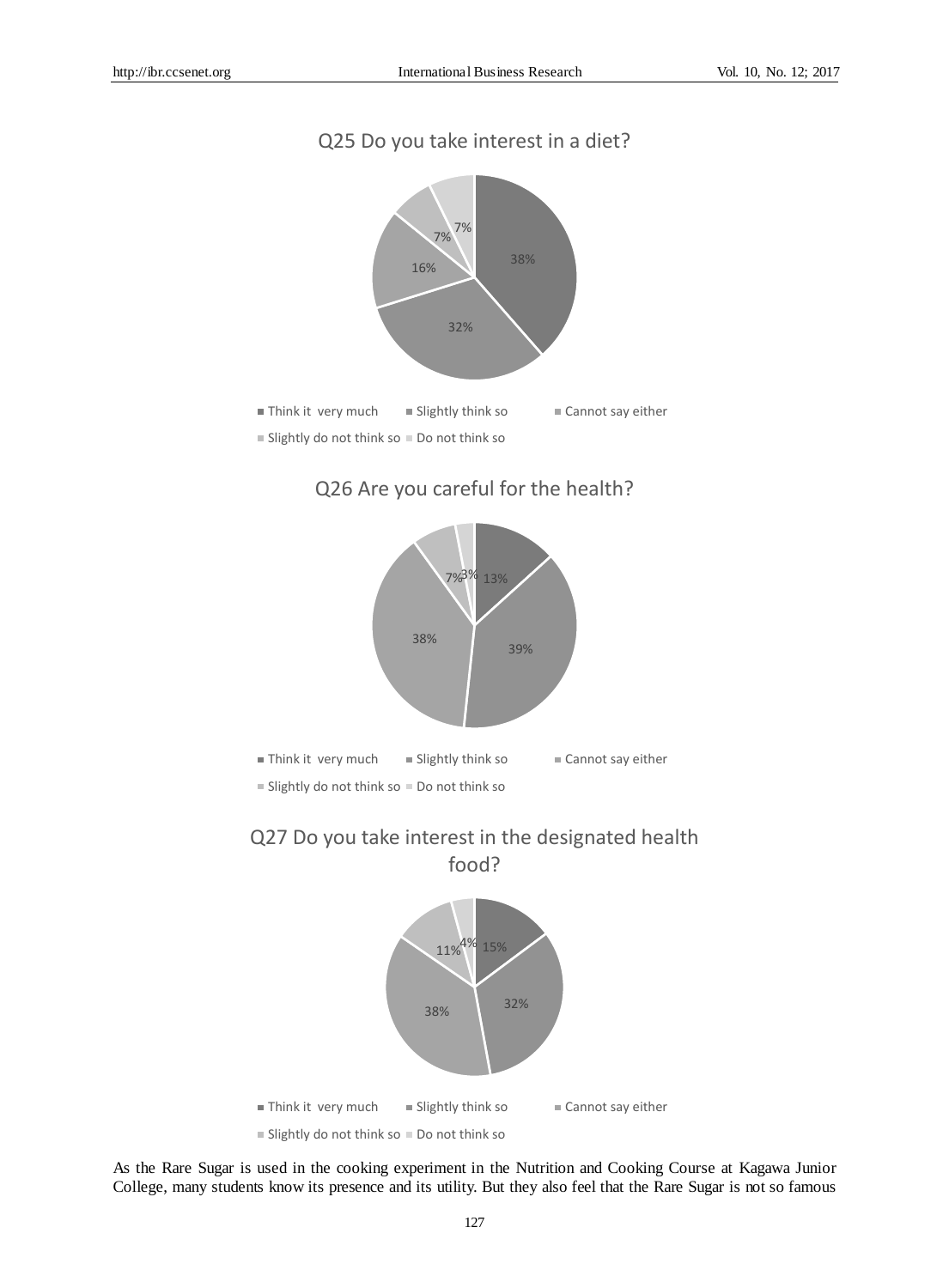in society. Junior College students consists of the female students in majority, therefore they are conscious for the diet.

### **3. Hypothesis Testing**

Hereinafter we make Hypothesis Testing analysis based upon the questionnaire investigation data.

**(1)** Setting Hypothesis

In the Hypothesis Testing analysis, nine issues are set as follows.

- **A-1)** Those who want to try to eat or drink the food in which the Rare Sugar is included have interest in a diet.
- **A-2)** Those who want to try to eat or drink the food in which the Rare Sugar is included are careful of his/her health.
- **A-3)** Those who want to try to eat or drink the food in which the Rare Sugar is included have interest in the designated health food.
- **A-4)** Those who want to know how long he/she should use it in order to confirm the effectiveness have interest in a diet.
- **A-5)** Those who want to know how long he/she should use it in order to confirm the effectiveness are careful of his/her health.
- **A-6)** Those who want to know how long he/she should use it in order to confirm the effectiveness have interest in the designated health food.
- **A-7)** Those who cannot grasp the concrete effect have interest in a diet.
- **A-8)** Those who cannot grasp the concrete effect are careful of his/her health.
- **A-9)** Those who cannot grasp the concrete effect have interest in the designated health food.

Now, we set the following nine Null hypotheses.

- **A-1)** There is not so much difference whether those who want to try to eat or drink the food in which the Rare Sugar is included have interest in a diet or not.
- **A-2)** There is not so much difference whether those who want to try to eat or drink the food in which the Rare Sugar is included are careful of his/her health or not.
- **A-3)** There is not so much difference whether those who want to try to eat or drink the food in which the Rare Sugar is included have interest in the designated health food or not.
- **A-4)** There is not so much difference whether those who want to know how long he/she should use it in order to confirm the effectiveness have interest in a diet or not.
- **A-5)** There is not so much difference whether those who want to know how long he/she should use it in order to confirm the effectiveness are careful of his/her health or not.
- **A-6)** There is not so much difference whether those who want to know how long he/she should use it in order to confirm the effectiveness have interest in the designated health food or not.
- **A-7)** There is not so much difference whether those who cannot grasp the concrete effect have interest in a diet or not.
- **A-8)** There is not so much difference whether those who cannot grasp the concrete effect are careful of his/her health or not.
- **A-9)** There is not so much difference whether those who cannot grasp the concrete effect have interest in the designated health food or not.
- **(2)** Hypothesis Testing

The results of Hypothesis Testing analysis are as follows.

Null Hypothesis A-1): There is not so much difference whether those who want to try to eat or drink the food in which the Rare Sugar is included have interest in a diet or not.

Summary table for Null Hypothesis **A-1)** is exhibited in Table 1. Figure is also attached (Figure 1).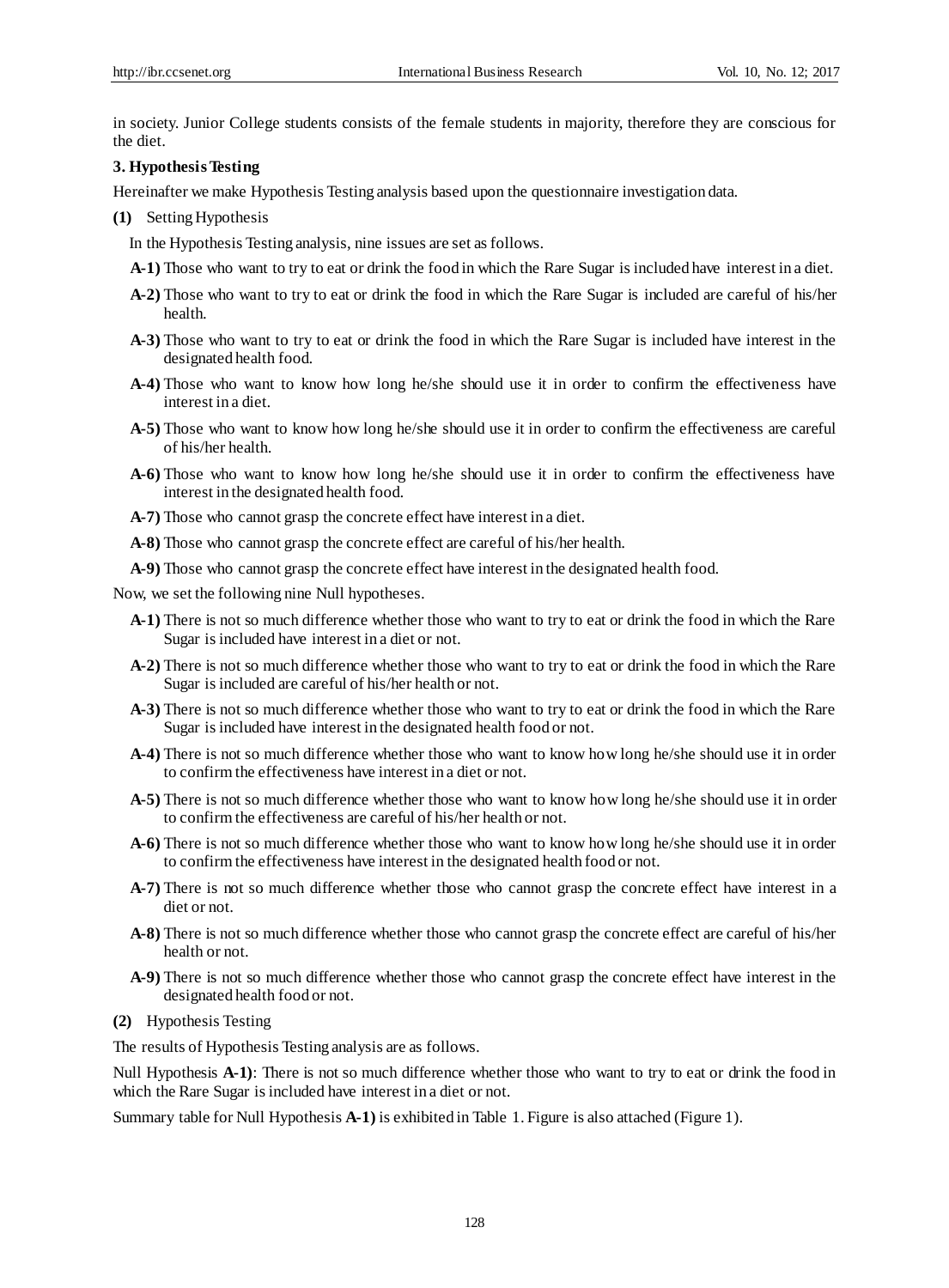| Do you take interest | Do you want to try to eat or drink the food<br>in which the Rare Sugar is included? |          |                          |       |  |
|----------------------|-------------------------------------------------------------------------------------|----------|--------------------------|-------|--|
| in a diet?           |                                                                                     |          | Cannot say either/       |       |  |
|                      |                                                                                     | Think so | Do not think so          | Total |  |
|                      | Frequency                                                                           | 80       | 29                       | 109   |  |
| Think so             | $\%$                                                                                | 73.4     | 26.6                     | 100.0 |  |
| Cannot say either/   | Frequency                                                                           | 23       | 25                       | 48    |  |
| Do not think so      | $\%$                                                                                | 47.9     | 52.1                     | 100.0 |  |
| Total                | Frequency                                                                           | 103      | 54                       | 157   |  |
|                      | $\%$                                                                                | 65.6     | 34.4                     | 100.0 |  |
|                      |                                                                                     |          | significance probability | 0.002 |  |

### Table 1. Summary table for Null Hypothesis **A-1)**



Figure 1. Summary for Null Hypothesis **A-1)**

The null hypothesis is rejected with 1% significance level. It can be said that those who want to try to eat or drink the food in which the Rare Sugar is included have interest in a diet.

Null Hypothesis **A-2)**: There is not so much difference whether those who want to try to eat or drink the food in which the Rare Sugar is included are careful of his/her health or not.

Summary table concerning Null Hypothesis **A-2)** is exhibited in Table 2. Figure is also attached (Figure 2). Table 2. Summary table for Null Hypothesis **A-2)**

| Are you careful for |           | Do you want to try to eat or drink the food<br>in which the Rare Sugar is included? |                             |                      |
|---------------------|-----------|-------------------------------------------------------------------------------------|-----------------------------|----------------------|
| the health?         |           |                                                                                     | Cannot say either/          |                      |
|                     |           | Think so                                                                            | Do not think so             | Total                |
|                     | Frequency | 65                                                                                  | 21                          | 86                   |
| Think so            | $\%$      | 75.6                                                                                | 24.4                        | 100.0                |
| Cannot say either/  | Frequency | 37                                                                                  | 33                          | 70                   |
| Do not think so     | %         | 52.9                                                                                | 47.1                        | 100.0                |
|                     | Frequency | 102                                                                                 | 54                          | 156                  |
| Total               | $\%$      | 65.4                                                                                | 34.6                        | 100.0                |
|                     |           |                                                                                     | $\cdot$ $\cdot$ $\cdot$<br> | $\sim$ $\sim$ $\sim$ |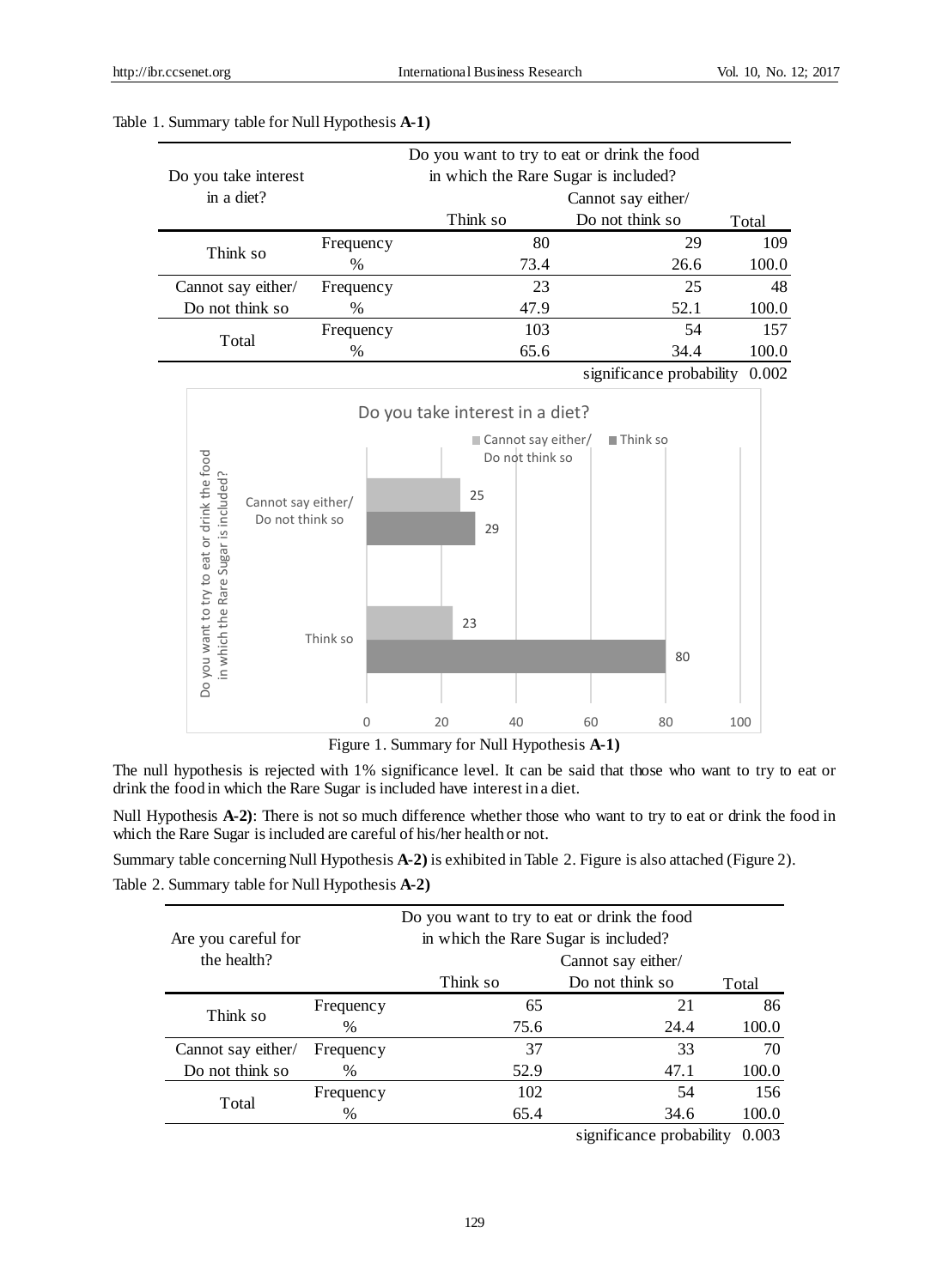

Figure 2. Summary for Null Hypothesis **A-2)**

The null hypothesis is rejected with 1% significance level. It can be said that those who want to try to eat or drink the food in which the Rare Sugar is included are careful of his/her health.

Null Hypothesis A-3): There is not so much difference whether those who want to try to eat or drink the food in which the Rare Sugar is included have interest in the designated health food or not.

Summary table concerning Null Hypothesis **A-3)** is exhibited in Table 3. Figure is also attached (Figure 3).

Table 3. Summary table for Null Hypothesis **A-3)**

| Do you take interest in the |           | Do you want to try to eat or drink the food<br>in which the Rare Sugar is included? |                    |                 |  |  |  |
|-----------------------------|-----------|-------------------------------------------------------------------------------------|--------------------|-----------------|--|--|--|
| designated health food?     |           |                                                                                     | Cannot say either/ |                 |  |  |  |
|                             |           | Think so                                                                            | Do not think so    | Total           |  |  |  |
|                             | Frequency | 55                                                                                  | 16                 | 71              |  |  |  |
| Think so                    | $\%$      | 77.5                                                                                | 22.5               | 100.0           |  |  |  |
| Cannot say either/          | Frequency | 48                                                                                  | 38                 | 86              |  |  |  |
| Do not think so             | $\%$      | 55.8                                                                                | 44.2               | 100.0           |  |  |  |
| Total                       | Frequency | 103                                                                                 | 54                 | 157             |  |  |  |
|                             | $\%$      | 65.6                                                                                | 34.4               | 100.0           |  |  |  |
|                             |           |                                                                                     | $\cdot$ $\sim$     | 0.001<br>1.1.11 |  |  |  |



Figure 3. Summary for Null Hypothesis **A-3)**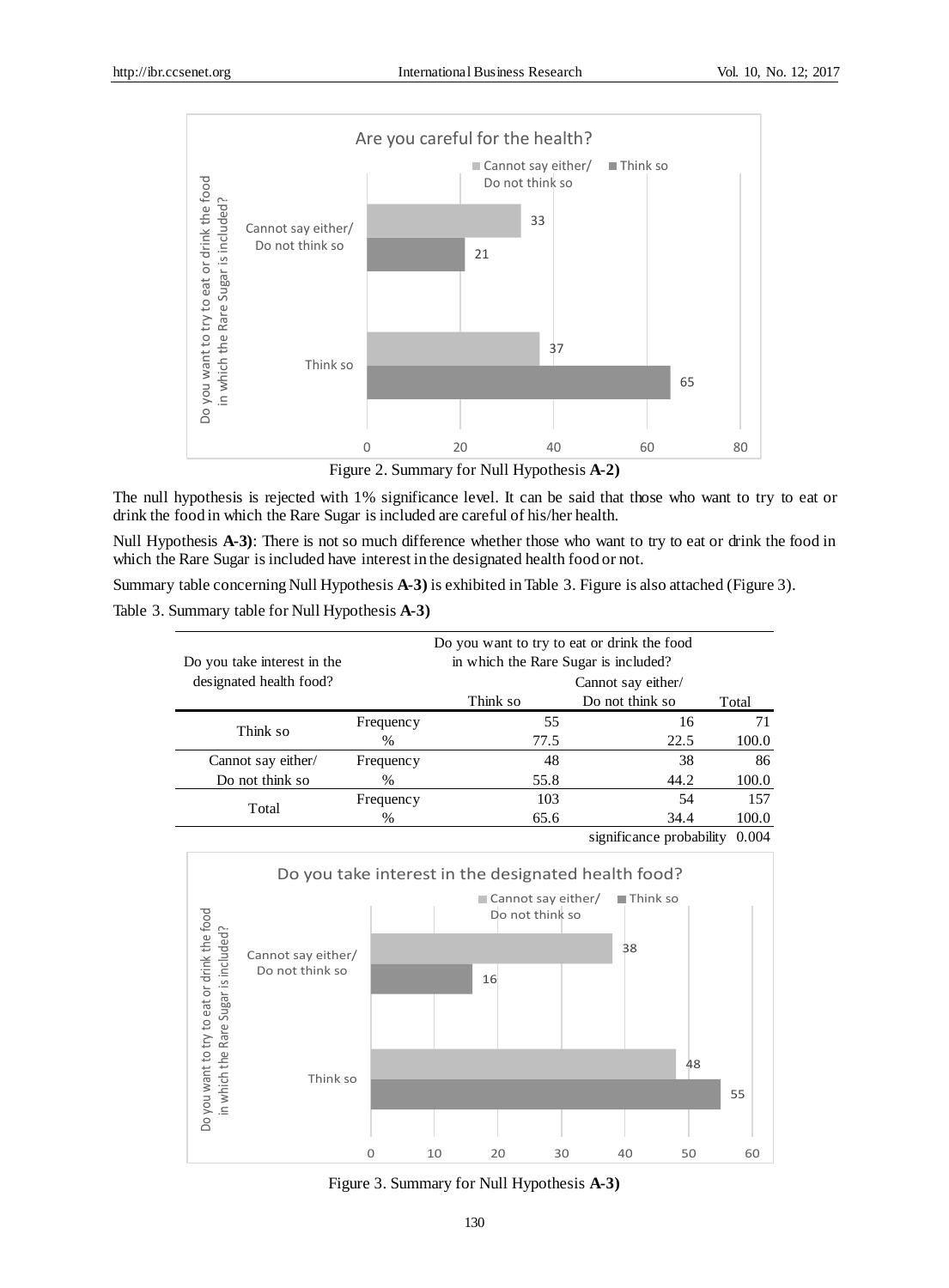The null hypothesis is rejected with 1% significance level. It can be said that those who want to try to eat or drink the food in which the Rare Sugar is included have interest in the designated health food.

Null Hypothesis **A-4)**: There is not so much difference whether those who want to know how long he/she should use it in order to confirm the effectiveness have interest in a diet or not.

Summary table concerning Null Hypothesis **A-4)** is exhibited in Table 4. Figure is also attached (Figure 4). Table 4. Summary table for Null Hypothesis **A-4)**

| Do you take interest |           | I want to know how long I should use it<br>in order to confirm the effectiveness. |                          |       |
|----------------------|-----------|-----------------------------------------------------------------------------------|--------------------------|-------|
| in a diet?           |           |                                                                                   | Cannot say either/       |       |
|                      |           | Think so                                                                          | Do not think so          | Total |
|                      | Frequency | 126                                                                               | 107                      | 233   |
| Think so             | $\%$      | 54.1                                                                              | 45.9                     | 100.0 |
| Cannot say either/   | Frequency | 36                                                                                | 61                       | 97    |
| Do not think so      | $\%$      | 37.1                                                                              | 62.9                     | 100.0 |
|                      | Frequency | 160                                                                               | 168                      | 330   |
| Total                | $\%$      | 49.1                                                                              | 50.9                     | 100.0 |
|                      |           |                                                                                   | significance probability | 0.005 |



Figure 4. Summary for Null Hypothesis **A-4)**

The null hypothesis is rejected with 1% significance level. It can be said that those who want to know how long he/she should use it in order to confirm the effectiveness have interest in a diet.

Null Hypothesis **A-5)**: There is not so much difference whether those who want to know how long he/she should use it in order to confirm the effectiveness are careful of his/her health or not.

Summary table concerning Null Hypothesis **A-5)** is exhibited in Table 5. Figure is also attached (Figure 5).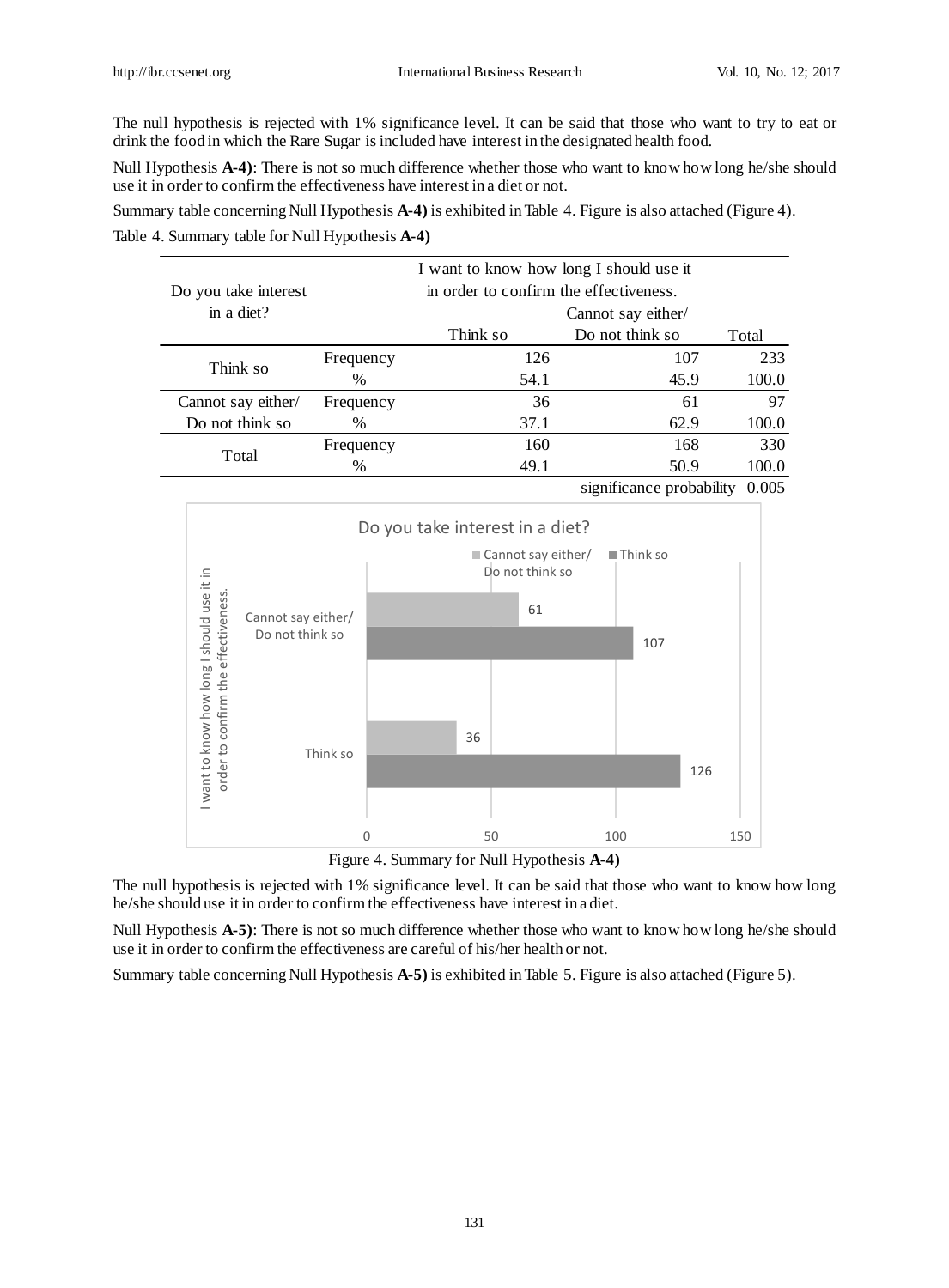|                     |                    | I want to know how long I should use it |                          |       |  |  |
|---------------------|--------------------|-----------------------------------------|--------------------------|-------|--|--|
| Are you careful for |                    | in order to confirm the effectiveness.  |                          |       |  |  |
| the health?         | Cannot say either/ |                                         |                          |       |  |  |
|                     |                    | Think so                                | Do not think so          | Total |  |  |
| Think so            | Frequency          | 99                                      | 71                       | 170   |  |  |
|                     | $\%$               | 58.2                                    | 41.8                     | 100.0 |  |  |
| Cannot say either/  | Frequency          | 62                                      | 97                       | 159   |  |  |
| Do not think so     | $\%$               | 39.0                                    | 61.0                     | 100.0 |  |  |
| Total               | Frequency          | 161                                     | 168                      | 329   |  |  |
|                     | $\frac{0}{0}$      | 48.9                                    | 51.1                     | 100.0 |  |  |
|                     |                    |                                         | significance probability | 0.000 |  |  |

#### Table 5. Summary table for Null Hypothesis **A-5)**



Figure 5. Summary for Null Hypothesis **A-5)**

The null hypothesis is rejected with 1% significance level. It can be said that those who want to know how long he/she should use it in order to confirm the effectiveness are careful of his/her health.

Null Hypothesis **A-6)**: There is not so much difference whether those who want to know how long he/she should use it in order to confirm the effectiveness have interest in the designated health food or not.

Summary table concerning Null Hypothesis **A-6)** is exhibited in Table 6. Figure is also attached (Figure 6). Table 6. Summary table for Null Hypothesis **A-6)**

| Do you take interest in the |                  | I want to know how long I should use it<br>in order to confirm the effectiveness. |                    |       |  |  |
|-----------------------------|------------------|-----------------------------------------------------------------------------------|--------------------|-------|--|--|
| designated health food?     |                  |                                                                                   | Cannot say either/ |       |  |  |
|                             |                  | Think so                                                                          | Do not think so    | Total |  |  |
| Think so                    | Frequency        | 89                                                                                | 66                 | 155   |  |  |
|                             | $\%$             | 57.4                                                                              | 42.6               | 100.0 |  |  |
| Cannot say either/          | <b>Frequency</b> | 72                                                                                | 102                | 174   |  |  |
| Do not think so             | $\%$             | 41.4                                                                              | 58.6               | 100.0 |  |  |
|                             | Frequency        | 161                                                                               | 168                | 329   |  |  |
| Total                       | $\%$             | 48.9                                                                              | 51.1               | 100.0 |  |  |
|                             |                  |                                                                                   |                    |       |  |  |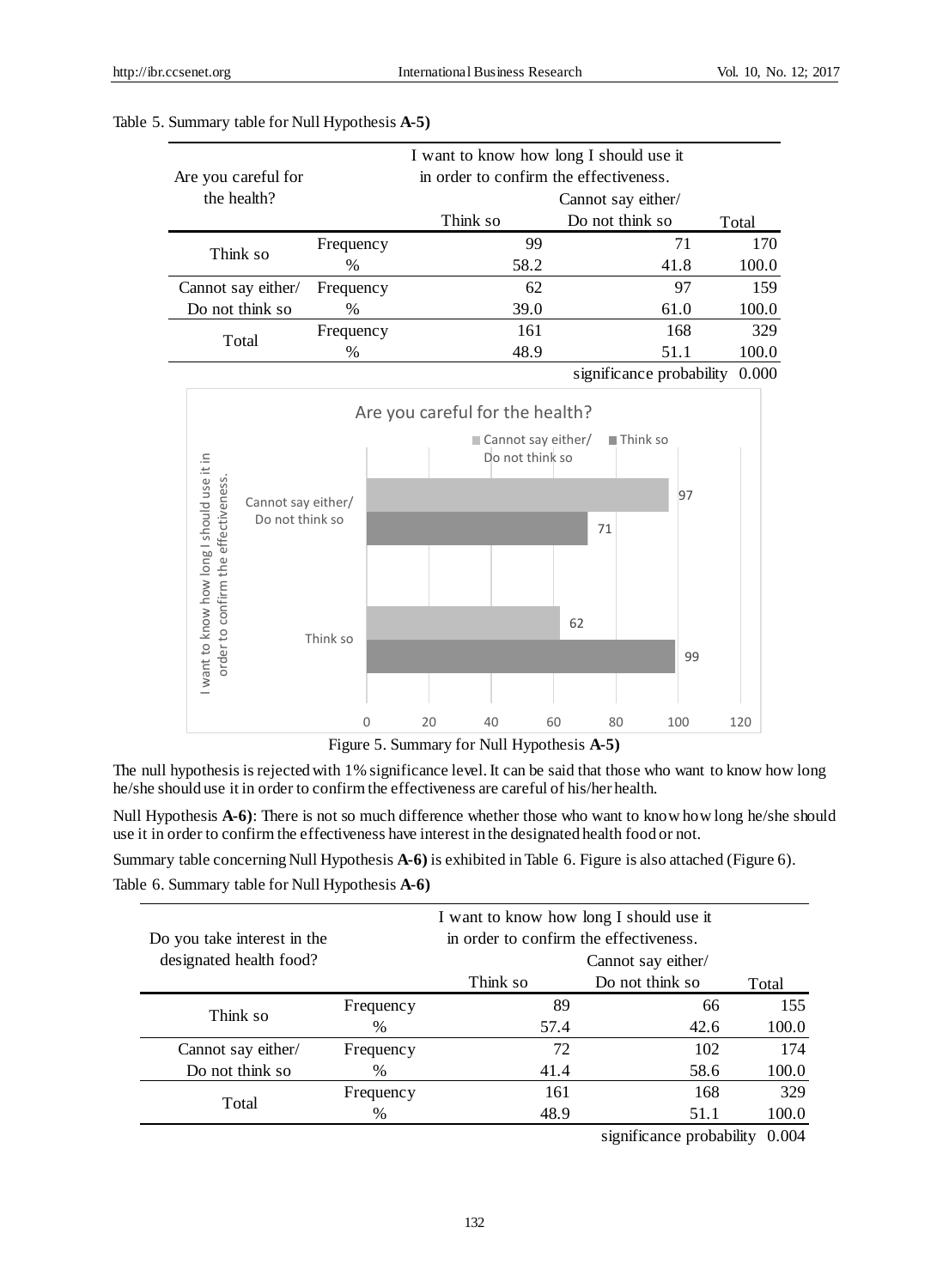

Figure 6. Summary for Null Hypothesis **A-6)**

The null hypothesis is rejected with 1% significance level. It can be said that those who want to know how long he/she should use it in order to confirm the effectiveness have interest in the designated health food.

Null Hypothesis A-7): There is not so much difference whether those who cannot grasp the concrete effect have interest in a diet or not.

Summary table concerning Null Hypothesis **A-7)** is exhibited in Table 7. Figure is also attached (Figure 7).

Table 7. Summary table for Null Hypothesis **A-7)**

| Do you take interest | I cannot grasp the concrete effect. |                    |                          |       |  |
|----------------------|-------------------------------------|--------------------|--------------------------|-------|--|
| in a diet?           |                                     | Cannot say either/ |                          |       |  |
|                      |                                     | Think so           | Do not think so          | Total |  |
| Think so             | Frequency                           | 147                | 85                       | 232   |  |
|                      | $\frac{0}{0}$                       | 63.4               | 36.6                     | 100.0 |  |
| Cannot say either/   | Frequency                           | 53                 | 45                       | 98    |  |
| Do not think so      | %                                   | 54.1               | 45.9                     | 100.0 |  |
|                      | Frequency                           | <b>200</b>         | 130                      | 330   |  |
| Total                | %                                   | 60.6               | 39.4                     | 100.0 |  |
|                      |                                     |                    | significance probability | 0.115 |  |

Do you take interest in a diet? Cannot say either/ Think so Do not think so I cannot grasp the concrete effect. I cannot grasp the concrete effect. 45 Cannot say either/ Do not think so 85 53 Think so 147 0 50 100 150 200

Figure 7. Summary for Null Hypothesis **A-7)**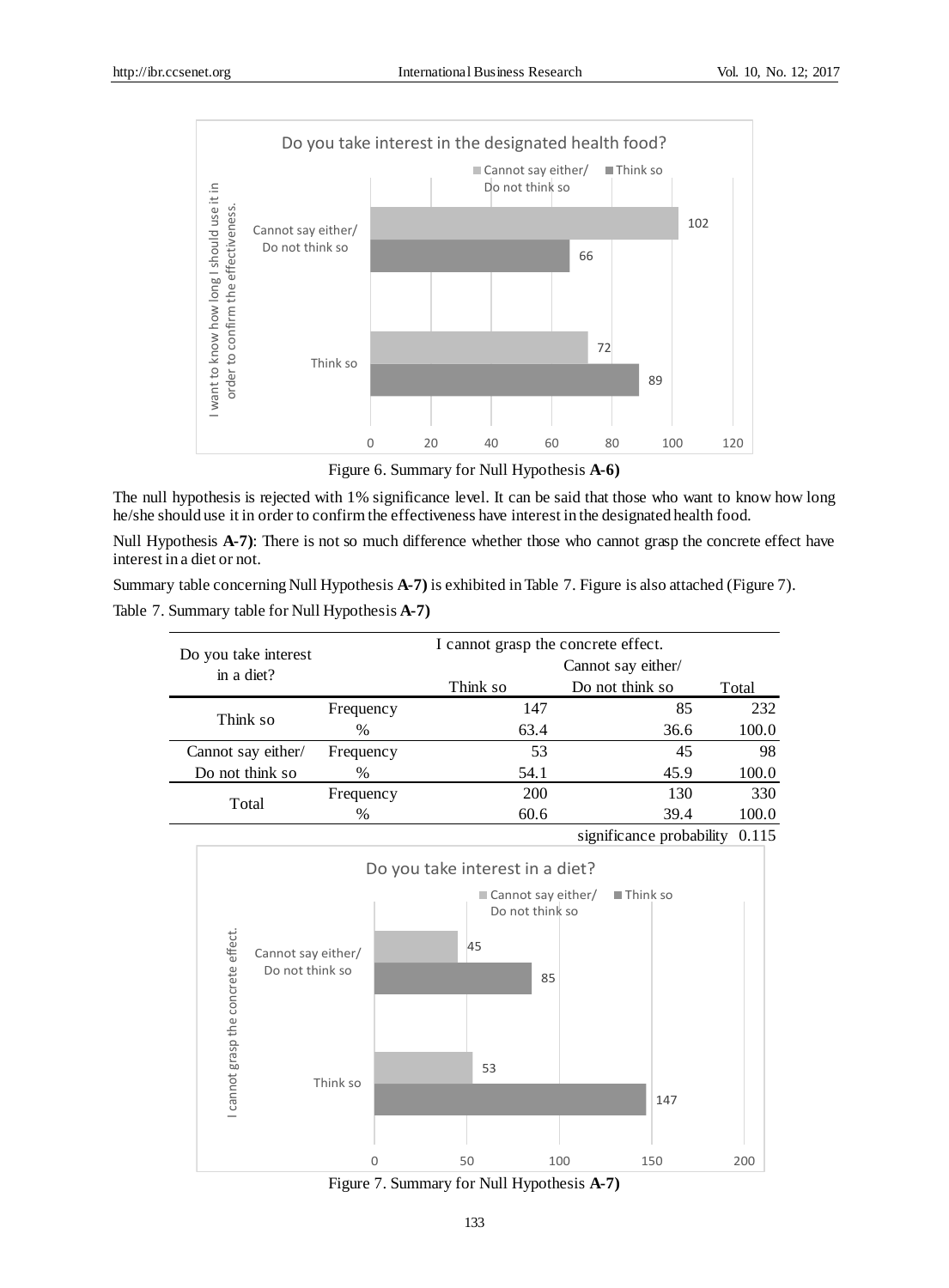The null hypothesis is not rejected. It can be said that there is not so much difference whether those who cannot grasp the concrete effect have interest in a diet or not.

Null Hypothesis A-8): There is not so much difference whether those who cannot grasp the concrete effect are careful of his/her health or not.

Summary table concerning Null Hypothesis **A-8)** is exhibited in Table 8. Figure is also attached (Figure 8). Table 8. Summary table for Null Hypothesis **A-8)**

| Are you careful for | I cannot grasp the concrete effect. |                    |                 |       |  |
|---------------------|-------------------------------------|--------------------|-----------------|-------|--|
| the health?         |                                     | Cannot say either/ |                 |       |  |
|                     |                                     | Think so           | Do not think so | Total |  |
| Think so            | <b>Frequency</b>                    | 110                | 59              | 169   |  |
|                     | $\%$                                | 65.1               | 34.9            | 100.0 |  |
| Cannot say either/  | Frequency                           | 89                 | 71              | 160   |  |
| Do not think so     | %                                   | 55.6               | 44.4            | 100.0 |  |
| Total               | Frequency                           | 199                | 130             | 329   |  |
|                     | $\%$                                | 60.5               | 39.5            |       |  |



Figure 8. Summary for Null Hypothesis **A-8)**

The null hypothesis is not rejected. It can be said that there is not so much difference whether those who cannot grasp the concrete effect are careful of his/her health or not.

Null Hypothesis A-9): There is not so much difference whether those who cannot grasp the concrete effect have interest in the designated health food or not.

Summary table concerning Null Hypothesis **A-9)** is exhibited in Table 9. Figure is also attached (Figure 9).

Table 9. Summary table for Null Hypothesis **A-9)**

| Do you take interest in the | I cannot grasp the concrete effect. |                    |                                                               |       |  |  |
|-----------------------------|-------------------------------------|--------------------|---------------------------------------------------------------|-------|--|--|
| designated health food?     |                                     | Cannot say either/ |                                                               |       |  |  |
|                             |                                     | Think so           | Do not think so                                               | Total |  |  |
| Think so                    | Frequency                           | 98                 | 57                                                            | 155   |  |  |
|                             | $\%$                                | 63.2               | 36.8                                                          | 100.0 |  |  |
| Cannot say either/          | Frequency                           | 102                | 72                                                            | 174   |  |  |
| Do not think so             | $\%$                                | 58.6               | 41.4                                                          | 100.0 |  |  |
|                             | Frequency                           | 200                | 129                                                           | 329   |  |  |
| Total                       | $\%$                                | 60.8               | 39.2                                                          | 100.0 |  |  |
|                             |                                     |                    | $\cdot$ $\sim$<br>٠<br>$\mathbf{1}$ $\mathbf{1}$ $\mathbf{1}$ | 0.222 |  |  |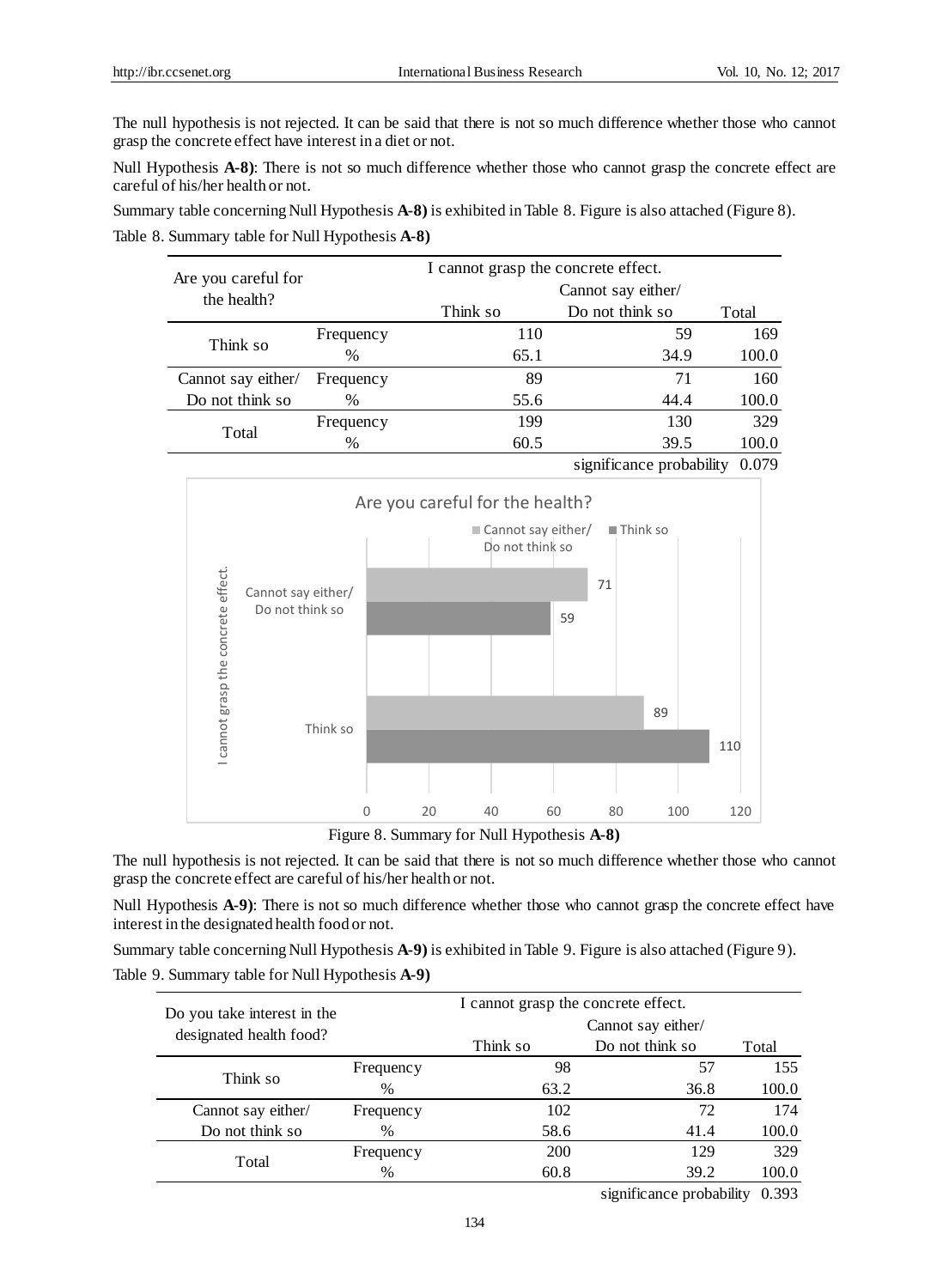

Figure 9. Summary for Null Hypothesis **A-9)**

The null hypothesis is not rejected. It can be said that there is not so much difference whether those who cannot grasp the concrete effect have interest in the designated health food or not.

### **4. Remarks**

As the Rare Sugar is used in the cooking experiment in the Nutrition and Cooking Course at Kagawa Junior College, many students know its presence and its utility. But they also feel that the Rare Sugar is not so famous in society. Junior College students consists of the female students in majority, therefore they are conscious for the diet.

The results for Hypothesis Testing analysis are as follows. 6 cases out of 9 are rejected (**A-1**, **A-2, A-3, A-4, A-5, A-6**). It can be said that the majority of issues are insisted clearly.

### **5. Conclusion**

The Rare Sugars exist naturally and have many kinds (more than 50). They have good effect for health such as prevention of increasing the blood - sugar level after eating, suppression of fat accumulation, suppression of increasing the blood pressure, and anti-oxidative effect etc. It is in the spotlight for many people especially for those who are in the metabolic syndrome. The Rare Sugars are prevailing in Japan by such activities as cooking class where the Rare Sugars are utilized for the new cuisine. There are few related papers concerning the marketing research and its utilization of this matter. In this paper, a questionnaire investigation was executed to the student of Kagawa Junior College in order to clarify consumers' current condition and their consciousness, and to seek the possibility of utilizing the Rare Sugars. Hypothesis Testing analysis was conducted based on that. We have set nine issues as follows.

- **A-1)** Those who want to try to eat or drink the food in which the Rare Sugar is included have interest in a diet.
- **A-2)** Those who want to try to eat or drink the food in which the Rare Sugar is included are careful of his/her health.
- **A-3)** Those who want to try to eat or drink the food in which the Rare Sugar is included have interest in the designated health food.
- **A-4)** Those who want to know how long he/she should use it in order to confirm the effectiveness have interest in a diet.
- **A-5)** Those who want to know how long he/she should use it in order to confirm the effectiveness are careful of his/her health.
- **A-6)** Those who want to know how long he/she should use it in order to confirm the effectiveness have interest in the designated health food.
- **A-7)** Those who cannot grasp the concrete effect have interest in a diet.
- **A-8)** Those who cannot grasp the concrete effect are careful of his/her health.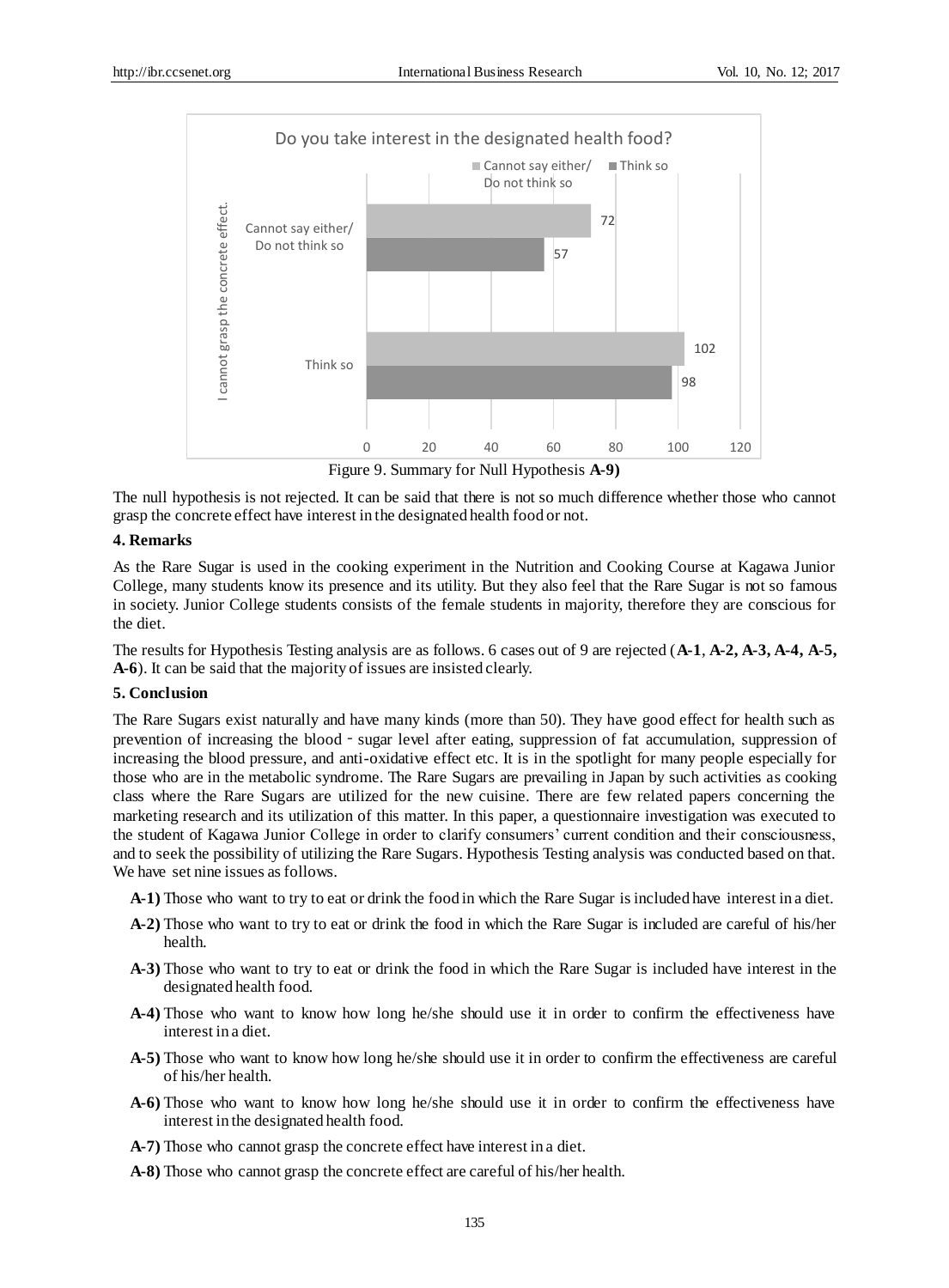**A-9)** Those who cannot grasp the concrete effect have interest in the designated health food.

The results for Hypothesis Testing analysis are as follows. 6 cases out of 9 are rejected (A-1, A-2, A-3, A-4, A-5, A-6). It can be said that the majority of issues are insisted clearly.

Although it has a limitation that it is restricted in the number of research, we could obtain the fruitful results.

Further study on this should be executed such as multivariate analysis. Various cases should be investigated here after.

#### **Acknowledgements**

The authors are grateful to all those who supported us for answering the questionnaire investigation.

#### **References**

- Hayashi, N., Iida, T., Yamada, T., Okuma, K., Takehara, I., Yamamoto, T., … Tokuda, M. (2010). Study on the postprandial blood glucose suppression effect of D-psicose in borderline diabetes and the safety of long-term ingestion by normal human subjects. *Biosci Biotechnol Biochem., 74*(3), 510-519. https://doi.org/10.1271/bbb.90707
- Hirata, Y., Saito, M., Tsukamoto, I., Yamaguchi, F., Sui, L., Kamitori, K., … Tokuda, M. (2009 May). Analysis of the inhibitory mechanism of D-allose on MOLT-4F leukemia cell proliferation. *J Biosci Bioeng., 107*(5), 562-568. https://doi.org/10.1016/j.jbiosc.2008.12.021
- Hossain, M. A., Kitagaki, S., Nakano, D., Nishiyama, A., Funamoto, Y., Matsunaga, T., … Tokuda, M. (2011 Feb 4). Rare sugar D-psicose improves insulin sensitivity and glucose tolerance in type 2 diabetes Otsuka Long-Evans Tokushima Fatty (OLETF) rats. *Biochem Biophys Res Commun, 405*(1), 7-12. https://doi.org/10.1016/j.bbrc.2010.12.091
- Iida, T., Hayashi, N., Yamada, T., Yoshikawa, Y., Miyazato, S., Kishimoto, Y., … Izumori, K. (2010). Failure of d-psicose absorbed in the small intestine to metabolize into energy and its low large intestinal fermentability in humans. *Metabolism, 59*(2), 206-214. https://doi.org/10.1016/j.metabol.2009.07.018
- Kajikawa, T., Tada, S., Kitanaka, A., Tokuda, M., Taminat, T., & Analy, J. (2010). Reactivity of rare sugar D-allose during glycation of human serum albumin. *Bio-Sci., 33*(3), 227-236.
- Kondou, K. (2017). The Present Situation of Industrialization and the Future Development on Rare Sugars, *Bulletin of Kagawa Junior College, 45,* 363-371.
- Yamada, K., Noguchi, C., Kamitori, K., Dong, Y., Hirata, Y., Hossain, M. A., … Yamaguchi, F. (2012 Feb). Rare sugar d-allose strongly induces thioredoxin-interacting protein and inhibits osteoclast differentiation in Raw264 cells. *Nutr Res, 32*(2), 116-123. https://doi.org/10.1016/j.nutres.2011.12.010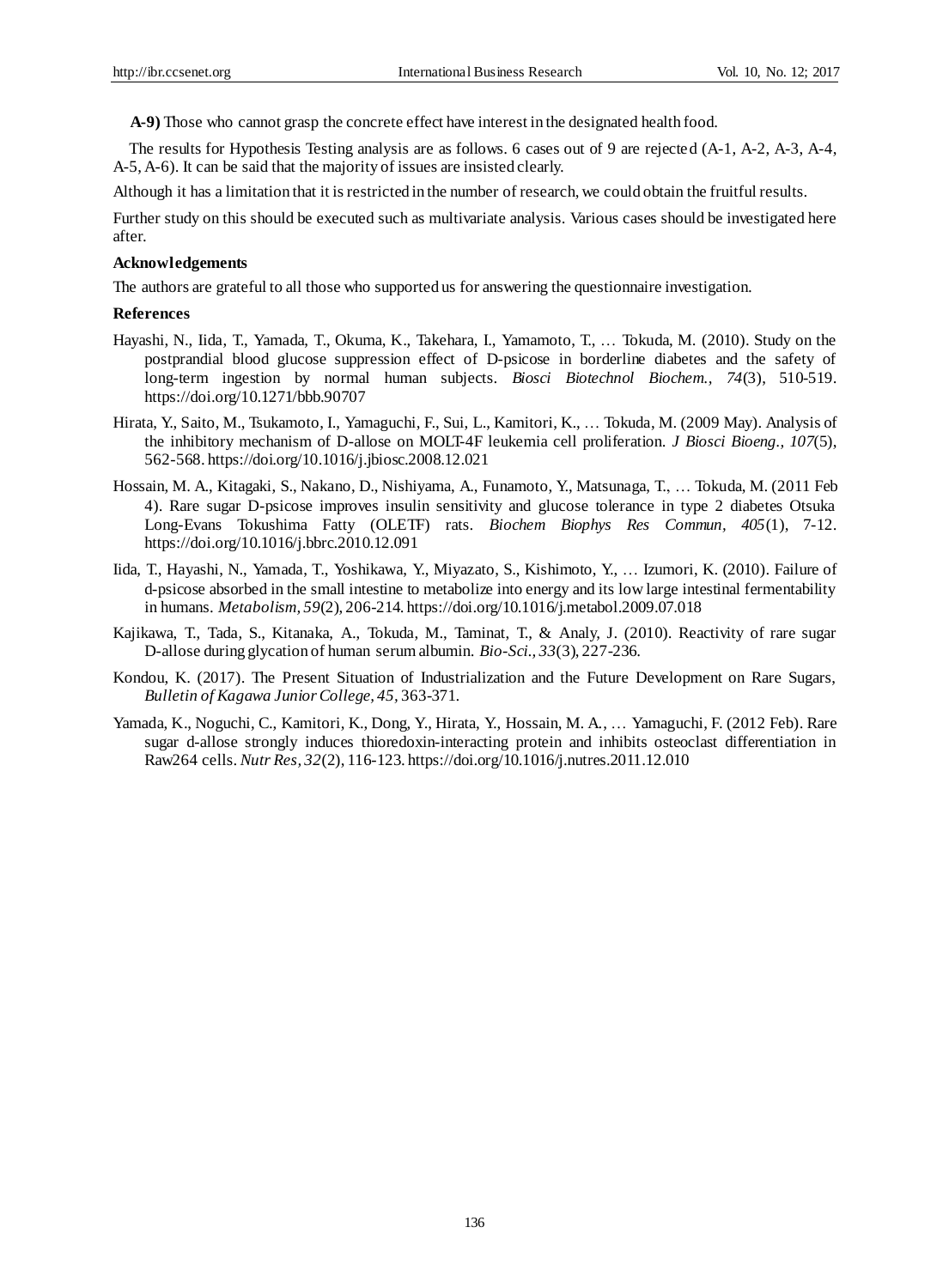### **Appendix.** Questionnaire about the Rare Sugars

◆**Questionnaire about the Rare Sugars**◆ 2015/6/15

The Rare Sugars exist naturally and have many kinds (morethan 50). They have good effect for health such as prevention of increasing the a blood-sugar level after eating, suppression of fat accumulation, suppression of increasing the blood pressure, and antioxidative effect etc. It is in the spotlight for many people especially for those who are in the metabolic syndrome.

|                 | <b>Please select the appropriate item in each column.</b> (Plural answers are allowed for Q2, 9, 24, 28. Select $\mathbb{O} \sim \mathbb{S}$ in the right colum for Q7, 8, 10-23, 25-27.)                  |                                             |                                      |                                      |                                             |                            |
|-----------------|------------------------------------------------------------------------------------------------------------------------------------------------------------------------------------------------------------|---------------------------------------------|--------------------------------------|--------------------------------------|---------------------------------------------|----------------------------|
|                 | 1. We ask you about the Rare Sugars.                                                                                                                                                                       |                                             |                                      |                                      |                                             |                            |
|                 | 1-1. Do you know the Rare Sugars?                                                                                                                                                                          |                                             |                                      |                                      |                                             |                            |
| Q1              | (1) Know ⊘Do not know ( $\Rightarrow$ Proceed to O8 who has selected ⊘ and answer until to the last.)                                                                                                      |                                             |                                      |                                      |                                             |                            |
|                 | 1-2. We ask you who have selected (1). Where did you know the Rare Sugar? [Plural answers are allowed]                                                                                                     |                                             |                                      |                                      |                                             |                            |
| Q2              | QTV QMagazine 3Newspaper 4Shop 5Vending Machine 6Seminar 70Internet 8Hear from another person<br><b><i><u>OMiscellaneous</u></i></b>                                                                       |                                             |                                      |                                      |                                             |                            |
|                 | 1.3. Do you know that the Rare Sugar has effect on obese prevention and/or diabetes prevention etc.?                                                                                                       |                                             |                                      |                                      |                                             |                            |
| Q3              | (DKnow 2Do not know                                                                                                                                                                                        |                                             |                                      |                                      |                                             |                            |
|                 | 1-4. Have you heard or used the syrup which includes Rare Sugar "Rare Sugar Sweet"?                                                                                                                        |                                             |                                      |                                      |                                             |                            |
| Q4              | (1)Heard (2)Not heard                                                                                                                                                                                      |                                             |                                      |                                      |                                             |                            |
| Q5              | (DUsed 2Not used                                                                                                                                                                                           |                                             |                                      |                                      |                                             |                            |
|                 | 1-5. Have you drunk or eaten the food which includes the Rare Sugar?                                                                                                                                       |                                             |                                      |                                      |                                             |                            |
| О6              | (DYes 2No                                                                                                                                                                                                  |                                             |                                      |                                      |                                             |                            |
| Q7              | 1-6. We ask you who have selected $\bigcirc$ in Q6. Was the Rare Sugar effective after using it for more than one $\bigcirc$ Think it                                                                      |                                             | <b>2</b> Slightly                    | <b>3</b> Cannot                      | <b>ASlightly do</b>                         | <b>SDo not</b>             |
|                 | month? ( $\Rightarrow$ Proceed to Q9)<br>1-7. We ask you who have selected $\bigcirc$ in Q1, $\bigcirc$ in Q6. Do you want to try to eat or drink the food in which                                        | very much<br><b>Think</b> it                | think so<br><b>2</b> Slightly        | say either<br><b>3</b> Cannot        | not think so<br><b>ASlightly do</b>         | think so<br><b>SDo not</b> |
| Q8              | the Rare Sugar is included?                                                                                                                                                                                | very much                                   | think so                             | say either                           | not think so                                | think so                   |
|                 | 1-8. What kind of food do you want to eat if the Rare Sugar is included? [Plural answers are allowed]                                                                                                      |                                             |                                      |                                      |                                             |                            |
| Q9              | (DCake 2)Juice 3)Japanese food 4)Western food 5 Chinese food 6)Miscellaneous                                                                                                                               |                                             |                                      |                                      |                                             |                            |
|                 | 1-9. How do you want to use the Rare Sugar?                                                                                                                                                                |                                             |                                      |                                      |                                             |                            |
| Q10             | a. I want to use it in the cooking.                                                                                                                                                                        | <b><i>OThink</i></b> it<br>very much        | <b>2</b> Slightly<br>think so        | <b>@Cannot</b><br>say either         | <b>ASlightly</b> do<br>not think so         | <b>ODo</b> not<br>think so |
| Q11             | b. I can easily use it if there is a recipe.                                                                                                                                                               | <b>Think it</b>                             | <b>2</b> Slightly                    | <b>3</b> Cannot                      | <b>ASlightly do</b>                         | <b>GDo not</b>             |
| Q12             | c. I want to know where I can buy it because I want to use it as a seasoning.                                                                                                                              | very much<br><b>Think it</b>                | think so<br><b>2</b> Slightly        | say either<br><b>3</b> Cannot        | not think so<br><b>ASlightly</b> do         | think so<br><b>SDo not</b> |
|                 |                                                                                                                                                                                                            | very much<br><b><i>OThink</i></b> it        | think so<br><b>2</b> Slightly        | say either<br><b>3</b> Cannot        | not think so<br><b>ASlightly do</b>         | think so<br><b>SDo not</b> |
| Q13             | d. I want to know where I can get information because I want to use it as a supplement.                                                                                                                    | very much<br><b><i><u>OThink</u></i></b> it | think so<br><b>2</b> Slightly        | say either<br><b>3</b> Cannot        | not think so<br><b>ASlightly do</b>         | think so<br><b>SDo not</b> |
| Q14             | e. I want to know the hospital where the Rare Sugar is used as a tool for treatment.                                                                                                                       | very much                                   | think so                             | say either                           | not think so                                | think so                   |
| Q15             | f. I want to know how long I should use it in order to confirm the effectiveness.                                                                                                                          | <b>Think it</b><br>very much                | <b>2</b> Slightly<br>think so        | <b>O</b> Cannot<br>say either        | <b>ASlightly do</b><br>not think so         | <b>EDo not</b><br>think so |
|                 | 1-10.Do you have a question(doubt) or anxiety for the Rare Sugar?                                                                                                                                          |                                             |                                      |                                      |                                             |                            |
| Q <sub>16</sub> | a. It is not so popular.                                                                                                                                                                                   | <b>Think</b> it<br>very much                | <b>2</b> Slightly<br>think so        | <b>3</b> Cannot<br>say either        | <b>ASlightly do</b><br>not think so         | <b>SDo not</b><br>think so |
| Q17             | b. It seems to be expensive.                                                                                                                                                                               | <b>Think it</b>                             | <b>2</b> Slightly                    | <b>3</b> Cannot                      | <b>A</b> Slightly do                        | <b>SDo not</b>             |
|                 |                                                                                                                                                                                                            | <u>very much</u><br><b>Think</b> it         | <u>think so</u><br><b>2</b> Slightly | <u>say either</u><br><b>3 Cannot</b> | <u>not think so</u><br><b>A</b> Slightly do | think so<br><b>SDo not</b> |
| Q18             | c. I cannot grasp the concrete effect.                                                                                                                                                                     | very much                                   | think so                             | say either                           | not think so                                | think so                   |
| Q19             | d. I cannot have confidence that it is safe for anybody.                                                                                                                                                   | <b>Think</b> it                             | <b>2</b> Slightly                    | <b>O</b> Cannot                      | <b>OSlightly</b> do                         | <b>SDo not</b>             |
|                 |                                                                                                                                                                                                            | very much<br><b>Think</b> it                | think so<br><b>2</b> Slightly        | say either<br><b>3</b> Cannot        | not think so<br><b>A</b> Slightly do        | think so<br><b>SDo not</b> |
| Q20             | e. Surrounding people do not use it so often.                                                                                                                                                              | very much                                   | think so                             | say either                           | not think so                                | think so                   |
| Q21             | f. I cannot find the food in the shop in which the Rare Sugar is included.                                                                                                                                 | <b>Think</b> it<br>very much                | <b>2</b> Slightly<br>think so        | <b>3 Cannot</b><br>say either        | <b>ASlightly do</b><br>not think so         | <b>SDo not</b><br>think so |
| Q22             | g. I cannot guess how I should use the Rare Sugar to what kind of cooking?                                                                                                                                 | <b>Think</b> it                             | 2Slightly                            | <b>3</b> Cannot                      | <b>ASlightly do</b>                         | <b>SDo not</b>             |
|                 |                                                                                                                                                                                                            | very much<br><b>Think</b> it                | think so<br><b>2</b> Slightly        | say either<br><b>3</b> Cannot        | not think so<br><b>ASlightly</b> do         | think so<br><b>CDo not</b> |
| Q23             | $\mathcal{E}$<br>h. Miscellaneous (                                                                                                                                                                        | very much                                   | think so                             | say either                           | not think so                                | think so                   |
|                 | [1-11. Choose the drink that you are interested in. Plural answers are allowed]                                                                                                                            |                                             |                                      |                                      |                                             |                            |
| Q24             | Daojiru 20S-1 (oral rehydration solutionDrink for sports) @designated health drink 5drink with the Rare Sugar 6None 7Miscellaneous (                                                                       |                                             |                                      |                                      |                                             |                            |
| Q25             | $\parallel$ 1-12. Do you take interest in a diet?                                                                                                                                                          | <b>Think</b> it<br>very much                | <b>2</b> Slightly<br>think so        | <b>O</b> Cannot<br>say either        | <b>ASlightly</b> do<br>not think so         | <b>SDo not</b><br>think so |
| Q26             | 1-13. Are you careful for the health?                                                                                                                                                                      | <b>Think</b> it                             | <b>2</b> Slightly                    | <b>3</b> Cannot                      | <b>ASlightly</b> do                         | <b>5Do not</b>             |
|                 |                                                                                                                                                                                                            | very much<br><b>Think</b> it                | think so<br><b>2</b> Slightly        | say either<br><b>3</b> Cannot        | not think so<br><b>ASlightly do</b>         | think so<br><b>SDo not</b> |
| Q27             | 1-14. Do you take interest in the designated health food?                                                                                                                                                  | very much                                   | think so                             | say either                           | not think so                                | think so                   |
|                 | 1-15. Which method would be suitable for the Rare Sugar to become popular?                                                                                                                                 |                                             |                                      |                                      |                                             |                            |
|                 | ①TV CM ②Use Twitter,Facebook ③Advertisement by the company ④Spread the way of cooking ⑤Sell candy with the Rare Sugar                                                                                      |                                             |                                      |                                      |                                             |                            |
| Q28             | <b>6</b> Sell juice with the Rare Sugar <b><i>O</i></b> Restaurant at which the Rare Sugar is used in the cooking <b>8</b> Use it in the food at the hospital <b>9Sell</b> it as a supplement <b>@Make</b> |                                             |                                      |                                      |                                             |                            |
|                 | promotion by utilizing famous sportsmen or entertainers (UMiscellaneous)                                                                                                                                   |                                             |                                      |                                      |                                             |                            |
|                 | 2. What is your hobby? (Select only one in the right hand column)                                                                                                                                          |                                             |                                      |                                      |                                             |                            |
| Q29             | 2-1. Playing Sports: (1) Baseball (2) Football (3) Tennis (4) Golf (5) Miscellaneous (<br>$\mathcal{E}$                                                                                                    | <b>DLike</b> it                             | <b>ØSlightly</b>                     | <b>30rdinary</b>                     |                                             |                            |
|                 | 2-2. Watching Sports: ①Baseball ②Football ③Tennis ④Golf ⑤Miscellaneous (                                                                                                                                   | very much<br><b><i>OLike it</i></b>         | like it<br><b>2Slightly</b>          | level<br><b>30rdinary</b>            |                                             |                            |
| Q30             | 2-3. Drinking: ①Beer ②Wine ③Japanese wine-sake ④Japanese liquor-shochu ⑤Whisky                                                                                                                             | very much                                   | like it                              | level                                |                                             |                            |
| Q31             | <b>6</b> Miscellaneous (                                                                                                                                                                                   | <b>OLike</b> it<br>very much like it        | <b>@Slightly</b>                     | <b>30rdinary</b><br>level            |                                             |                            |